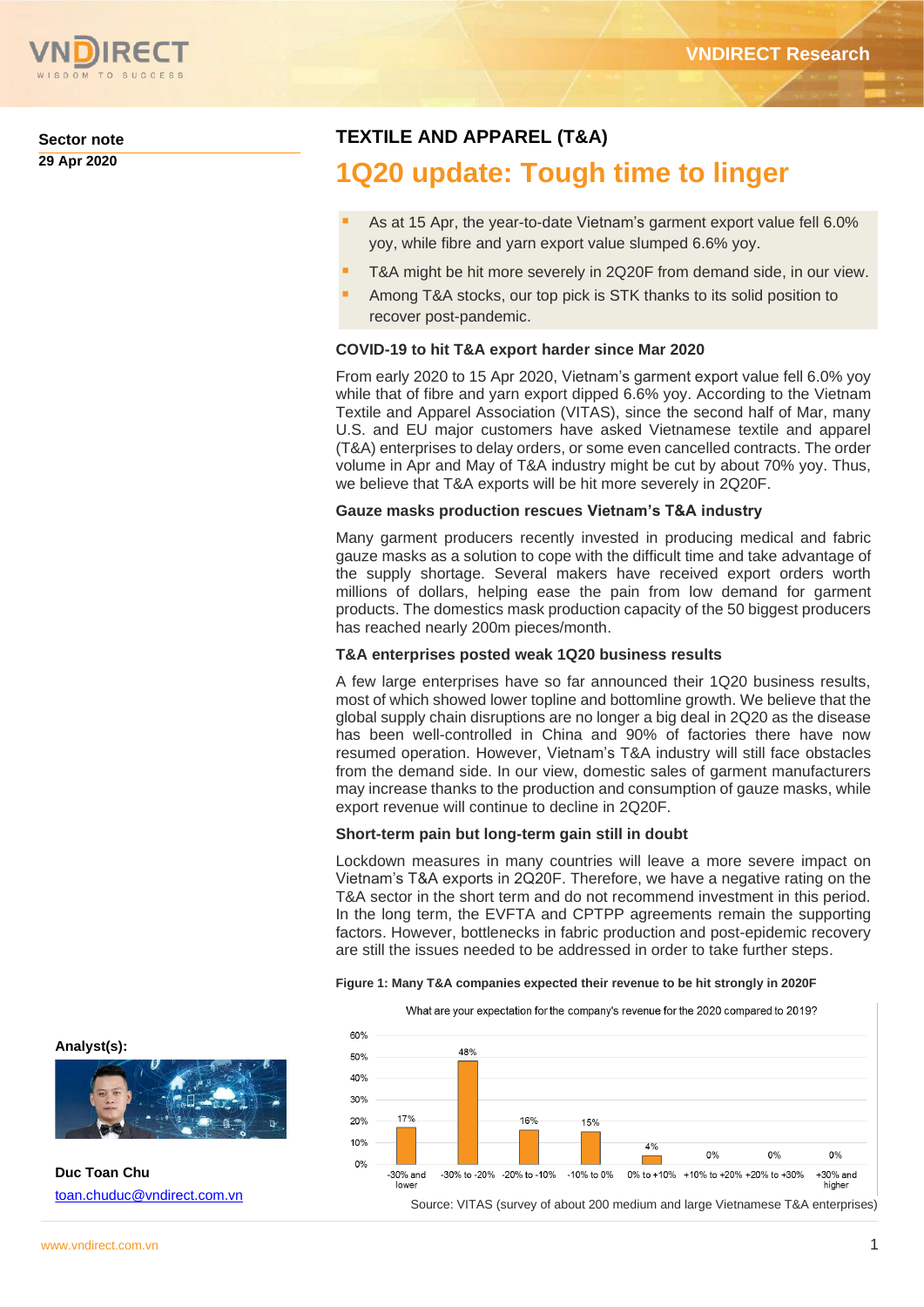

# **KEY CHARTS**

#### **Vietnam's T&A industry had a quarter of export value below the three-year average**

In 1Q20, Vietnam's garment export value fell 7.7% yoy while fibre and yarn export value slipped 5.4% yoy. In the first half of Apr 2020, the impact of COVID-19 pandemic on exports has been more severe, with garment export value falling 35.4% yoy to US\$739m.

### **Fabric import value in Mar 2020 soared 50.6% from Feb**

As 60% of the fabric used for Vietnam's domestic garment production is imported from China, the domestic fabric demand jumped sharply in 1Q20 due to China's production disruptions. In addition, increased production of face masks during the pandemic has also resulted in higher fabric demand. In particular, Mar 2020 fabric import value soared 50.6% from Feb to US\$1.07bn.

#### **Global market size of gauze masks in 2015-26F (US\$bn)**

The pandemic has created a huge demand for medical and fabric masks, resulted in a supply shortage globally. In Mar 2020, the Vietnam National Textile and Garment Group (VGT) and its members delivered an estimated 15m of anti-bacterial masks to the market while maintaining a daily output of nearly 35 tonnes of anti-bacterial knitted fabric, contributing to the prevention of the spread of the pandemic. Apart from Vinatex, other textile enterprises nationwide have also actively participated in mask production, helping ensure domestic supply.

### **Percentage difference of orders gained/lost since the start of COVID-19 outbreak**

Developed countries where most of Vietnam's T&A industry orders come from including the United States (accounting for 50% of total export turnover) and the EU market (accounting for 12% of total export turnover) have been swept up in the pandemic crisis with a rapidly increasing rate of confirmed infections and deaths. U.S. and EU governments have thus temporarily closed their borders and enforced restraining orders.



Source: CUSTOMS, VNDIRECT RESEARCH



Source: CUSTOMS, VNDIRECT RESEARCH



Source: QYResearch 2020

How were your orders impacted by the COVID-19 pandemic?



Source: Survey by VITAS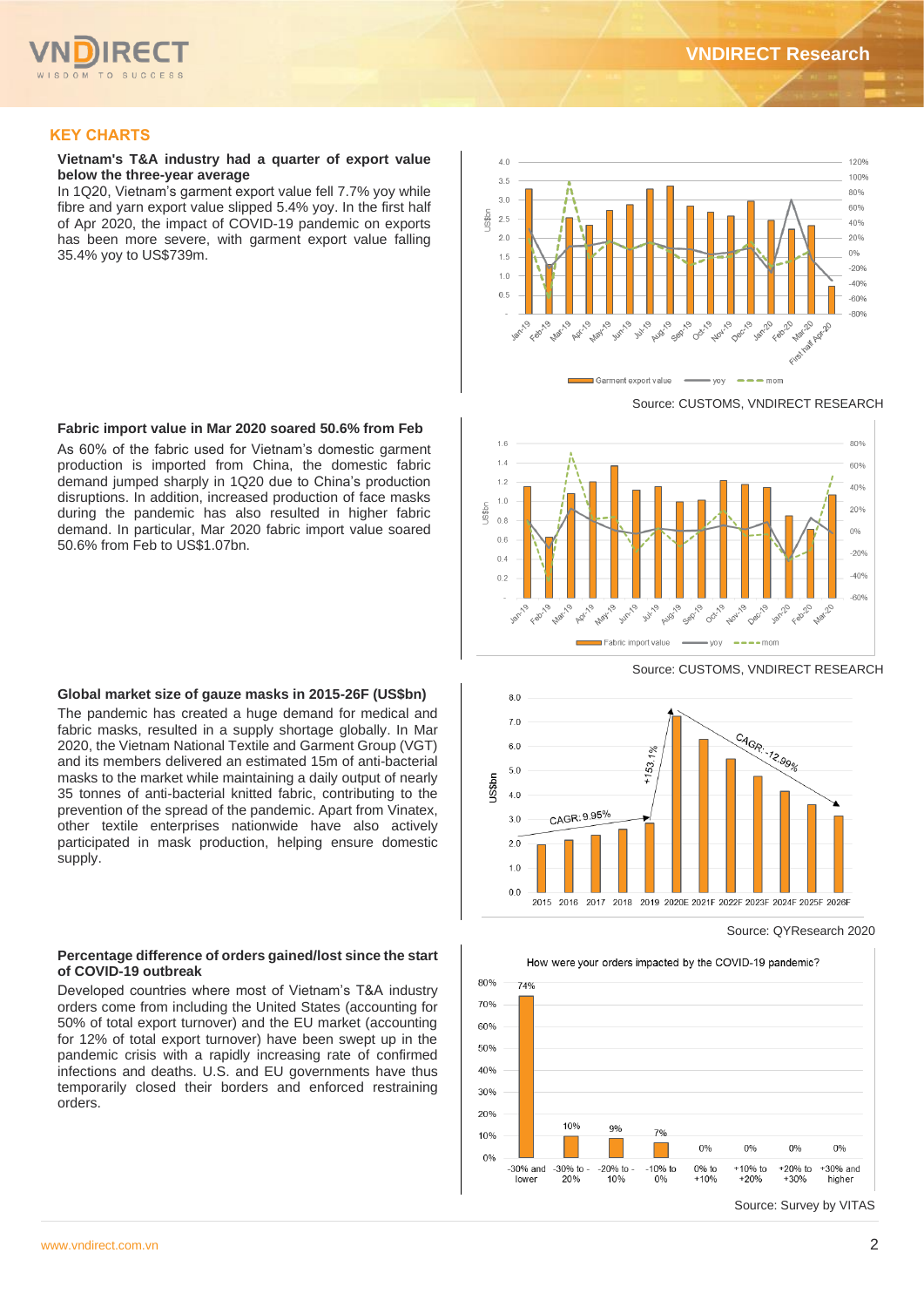

# **1Q20 earnings update of listed T&A enterprises**

|            |                 |             | Figure 2: 1Q20 business results of large listed Vietnamese T&A enterprises as at 29 Apr 2020 |                    |             | most of which show lower topline and bottomline. |                     |       | A few large enterprises have so far announced their 1Q20 business results, |                         |            |  |
|------------|-----------------|-------------|----------------------------------------------------------------------------------------------|--------------------|-------------|--------------------------------------------------|---------------------|-------|----------------------------------------------------------------------------|-------------------------|------------|--|
|            | Revenue (VNDbn) |             |                                                                                              | Net profit (VNDbn) |             |                                                  | Gross profit margin |       |                                                                            | vs. our FY20F forecasts |            |  |
|            | <b>1Q19</b>     | <b>1Q20</b> | $%$ yoy                                                                                      | <b>1Q19</b>        | <b>1Q20</b> | $%$ yoy                                          | <b>1Q19</b>         | 1Q20  | Change yoy                                                                 | Revenue                 | Net profit |  |
| <b>TCM</b> | 978             | 790         | $-19.2%$                                                                                     | 43                 | 34          | $-20.9%$                                         | 14.8%               | 14.4% | $-0.4$ %pt                                                                 | 19.4%                   | 11.3%      |  |
| <b>TNG</b> | 806             | 773         | $-4.1%$                                                                                      | 37                 | 34          | $-10.0\%$                                        | 18.7%               | 18.8% | $+0.1%$ pt                                                                 | N/A                     | N/A        |  |
| <b>STK</b> | 605             | 617         | 1.9%                                                                                         | 52                 | 52          | 0.3%                                             | 13.8%               | 15.4% | $+1.6$ %pt                                                                 | 25.5%                   | 20.7%      |  |
| <b>GIL</b> | 545             | 722         | 32.4%                                                                                        | 32                 | 43          | 32.2%                                            | 17.2%               | 16.0% | $-1.2$ %pt                                                                 | N/A                     | N/A        |  |
| <b>HSM</b> | 585             | 390         | $-33.4%$                                                                                     | (4)                | 6           | 0.0%                                             | 4.8%                | 10.6% | $+5.8$ %pt                                                                 | N/A                     | N/A        |  |
| <b>HTG</b> | 1.081           | 978         | $-9.5%$                                                                                      | 24                 | 26          | 6.9%                                             | 7.5%                | 9.1%  | $+1.6$ %pt                                                                 | N/A                     | N/A        |  |
| M10        | 712             | 772         | 8.3%                                                                                         | 16                 | 11          | $-32.0\%$                                        | 15.9%               | 12.9% | $-3.0$ %pt                                                                 | N/A                     | N/A        |  |
| <b>VGG</b> | 1.726           | 1.475       | $-14.5%$                                                                                     | 88                 | (21)        | 0.0%                                             | 13.6%               | 8.3%  | $-5.3$ %pt                                                                 | N/A                     | N/A        |  |

### **Figure 2: 1Q20 business results of large listed Vietnamese T&A enterprises as at 29 Apr 2020**

Source: VND Research, Bloomberg

As at 29 Apr 2020, the stock price of T&A sector fell 10.3% ytd but still outperformed the VN-Index (-20.0% ytd) as many large-cap stocks in other industries had more steep drops.

#### **Figure 3: T&A sector price outperformed VN-Index in 2020**



Source: Fiinpro, VNDIRECT Research

#### **Figure 4: T&A peer comparison (as at 29 Apr 2019)**

|                                   |         |               |            |                     | <b>Market</b> |            |            |                |         |        |         |         |
|-----------------------------------|---------|---------------|------------|---------------------|---------------|------------|------------|----------------|---------|--------|---------|---------|
|                                   |         | Bloomberg     |            | <b>Target price</b> | Cap           | TTM NPAT   | TTM EPS    | <b>TTM ROA</b> | TTM ROE |        | TTM P/E | TTM P/B |
|                                   | Company | Ticker        | Recom.     | (local curr)        | (US\$m)       | growth (%) | growth (%) | (%)            | (%)     | D/E(x) | (x)     | (x)     |
| Synthetic fiber manufacturers     |         |               |            |                     |               |            |            |                |         |        |         |         |
| Century Synthetic Fiber           |         | <b>STK VN</b> | <b>ADD</b> | 22.400              | 51.3          | 12.8%      | 18.0%      | 10.2%          | 21.5%   | 0.6    | 5.6     | 1.1     |
| Apparel and garment manufacturers |         |               |            |                     |               |            |            |                |         |        |         |         |
| Thanh Cong Textile Garment        |         | TCM VN        | <b>ADD</b> | 27.700              | 38.1          | $-18.4%$   | $-16.7%$   | 7.0%           | 13.7%   | 0.7    | 5.1     | 0.6     |
| Song Hong Garment                 |         | <b>MSH VN</b> | <b>ADD</b> | 51,600              | 71.3          | 21.6%      | $-10.9%$   | 17.6%          | 42.9%   | 0.4    | 3.7     | 1.4     |
| Viet Tien Garment                 |         | VGG VN        | N/A        | N/A                 | 76.2          | $-11.0%$   | $-10.9%$   | 10.1%          | 24.0%   | 0.0    | 5.7     | 1.1     |
| TNG Invm't and Trading            |         | TNG VN        | N/A        | N/A                 | 34.2          | 15.6%      | 22.1%      | 7.2%           | 24.1%   | 1.3    | 3.4     | 0.8     |
| Viet Thang Corp.                  |         | TVT VN        | N/A        | N/A                 | 18.4          | $-11.9%$   | $-11.1%$   | 5.3%           | 13.1%   | 1.3    | 5.6     | 0.8     |
| Garmex Saigon                     |         | <b>GMC VN</b> | N/A        | N/A                 | 18.7          | $-13.6%$   | 10.3%      | 10.2%          | 24.2%   | 0.5    | 3.0     | 0.7     |
| Nha Be Garment                    |         | <b>MNB VN</b> | N/A        | N/A                 | N/A           | 12.0%      | 15.5%      | 1.8%           | 15.6%   | 4.7    | N/A     | N/A     |
| Average                           |         |               |            |                     | 42.8          | $-0.8%$    | $-0.3%$    | 8.5%           | 22.5%   | 1.3    | 4.4     | 0.9     |
| Median                            |         |               |            |                     | 36.1          | $-11.0%$   | $-10.9%$   | 7.2%           | 24.0%   | 0.7    | 4.4     | 0.8     |

Source: VND Research, Bloomberg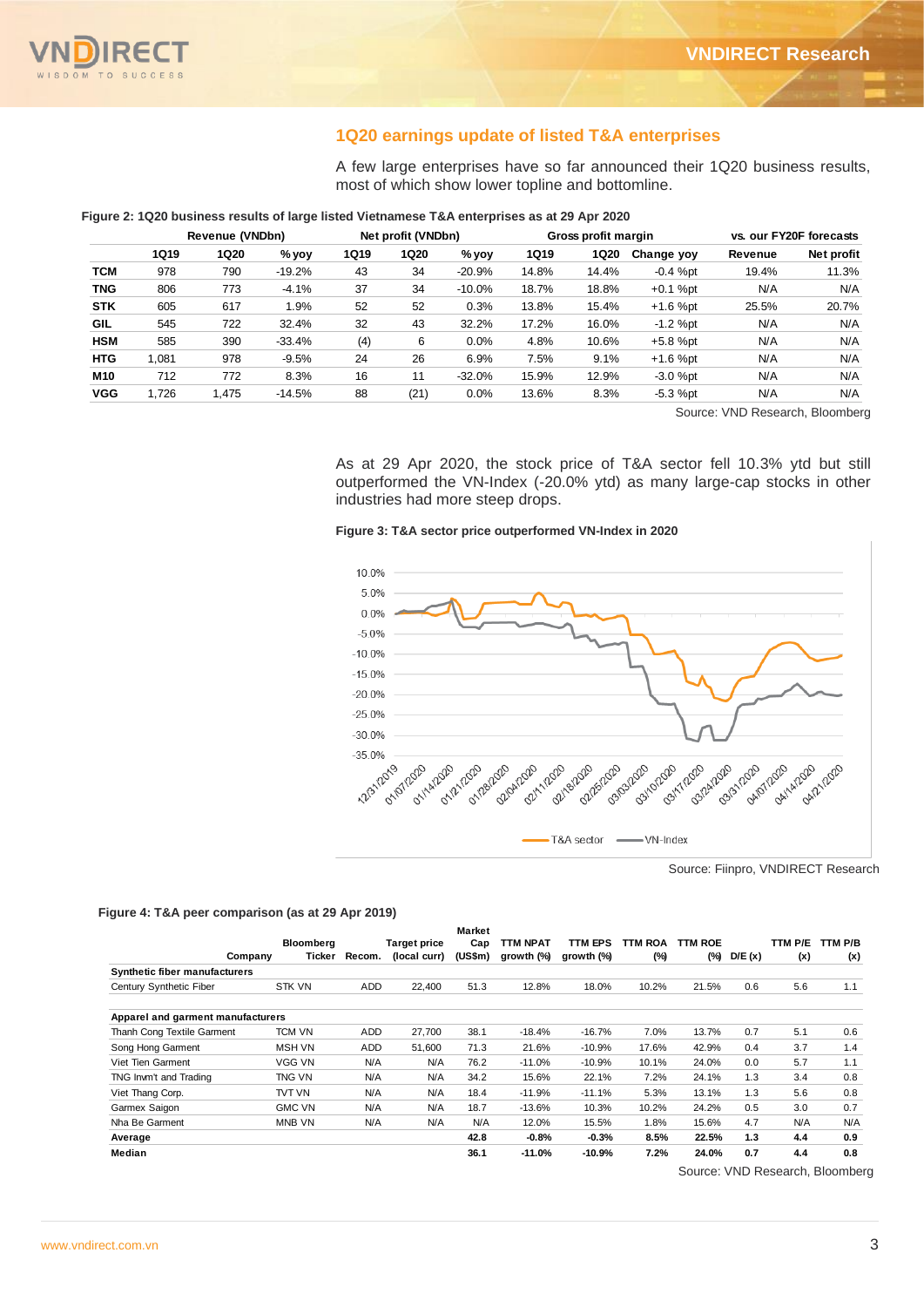

### **A sharp drop in T&A orders since the start of the year**

Global T&A industry has experienced a difficult year in 2019 due to the U.S.- China trade war. While the wound has yet to heal, another pain called COVID-19 emerged. Its impact turned out to be greater than that of the trade war, as the global T&A supply chain was interrupted and demand fell sharply in 1Q20. Accordingly, the world's import turnover in 1Q20 decreased 10.3% yoy, more than double the 4.9% yoy fall in 1Q19.

**Figure 5: T&A import value of major countries in 1Q18-2020 (US\$bn)**



Source: VITAS

On 13-15 Mar 2020, the International Textile Manufacturers' Federation (ITMF) conducted the first survey on the global T&A value chain among pandemic-hit members. A total of 34 companies worldwide, along with two national T&A associations and hundreds of people participated in the survey. Another survey took place from 28 Mar to 6 Apr 2020, joined by 700 companies around the world. The surveys found the pandemic leaves a devastating impact on the global T&A industry.



Europe

(incl.<br>Turkey)

 $-70$ 

 $-35%$ 

Mar 13-25, 2020 Mar 28 - Apr 6, 2020

Africa

 $-139$ 

 $-38%$ 

South

East

Asia

 $-99$ 

 $-34%$ 

South

Asia

 $-9%$ 

 $-30%$ 

Each

Asia

 $-70$ 

 $-20%$ 

 $00$ 

 $-50/$ 

 $-10%$ 

 $-15%$ 

 $-20%$ 

 $-25%$ 

 $-30%$ 

 $-35%$ 

 $-40%$ 

 $-45%$ 

**Figure 7: COVID-19's impact on T&A turnover by region in 2020F (% yoy)**



Mar 13-25 2020 Mar 28 - Apr 6 2020

 $A + 0.4$ 

South

 $\mathbf{A}^{\prime}$ 

North

 $-8%$ 

 $-33%$ 

America America

World

 $-8%$ 

 $-31%$ 

Source: ITMF Survey (28 Mar-6 Apr, 2020) Source: ITMF Survey (28 Mar-6 Apr, 2020)

According to VITAS, from the second half of Mar, many U.S. and EU major customers have asked Vietnamese T&A enterprises to delay orders, or some have even cancelled contracts. The volume of orders in Apr and May of T&A industry will be reduced by about 70%; new orders from Jun onwards have not been negotiated and any recovery in the number of orders by end-2020F will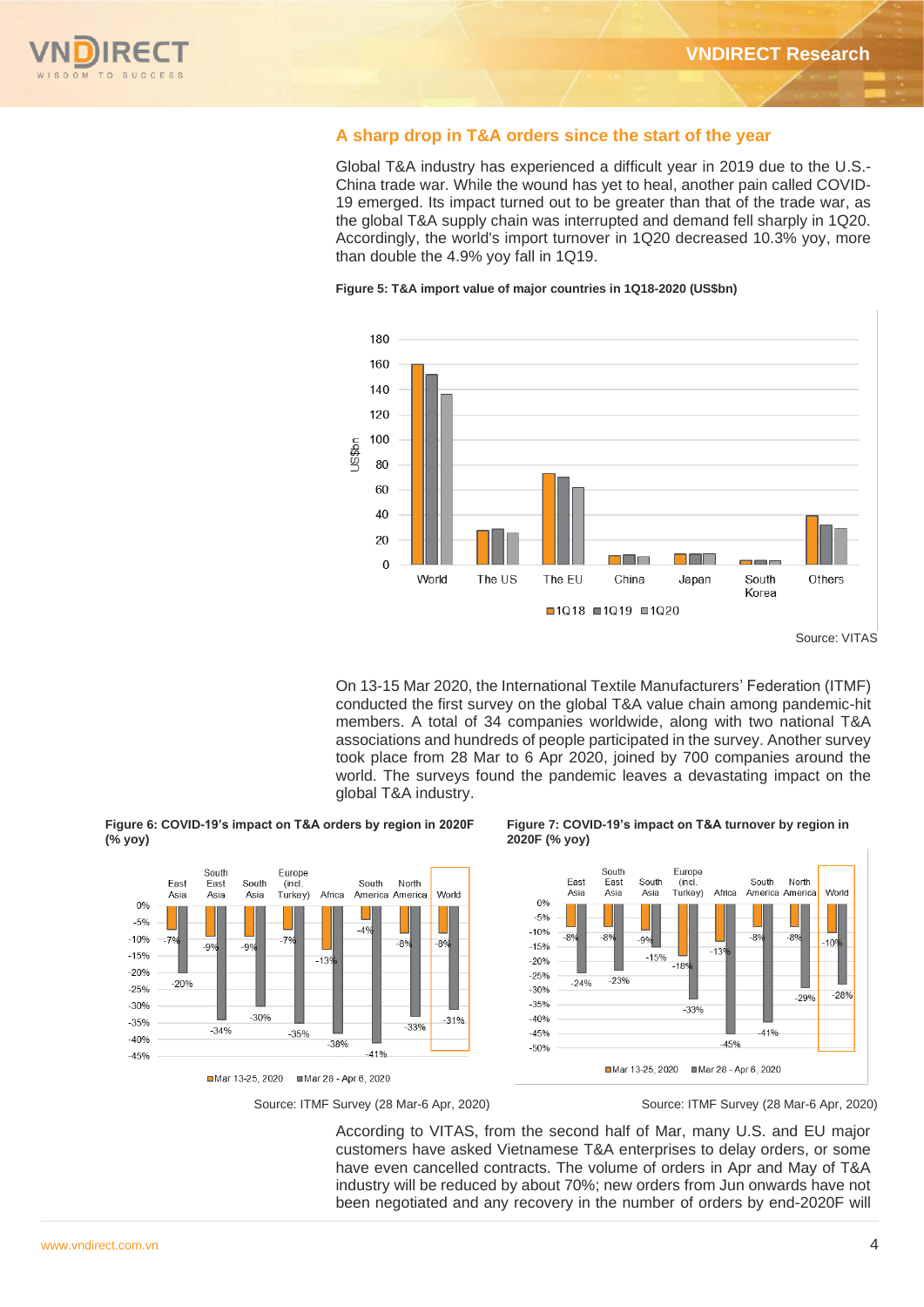

be very slow. Thus, we believe that the 2Q20F business results of Vietnam's T&A enterprises will show more severe impacts due to the low demand amid the pandemic.

# **Masks production rescues Vietnam's T&A industry**

According to Ministry of Industry and Trade statistics on 50 enterprises, the domestic mask production capacity has reached 8m pieces/day, or nearly 200m pieces/month. On the national scale, the capacity will be much greater.

Gauze mask is a product that does not require a lot of investment. Most of the existing factories, equipment and workers in Vietnam's garment industry can make masks. The antibacterial fabric material used to make gauze masks can be produced domestically or imported from China or South Korea without difficulty. Therefore, Vietnam's mask production capacity is huge. After meeting domestic demand, the product can be exported, making the country the world's new mask production hub.

Among garment manufacturers, VGT (VGT VN, Not rated, CP: VND7,700), TNG (TNG VN, Not rated, CP: VND12,200), M10 (M10 VN, Not rated, CP: VND21,000), MSH (MSH VN, Add, TP: VND51,600), TCM (TCM VN, Add, TP: VND27,700), TVT (TVT VN, Not rated, CP: VND20,500) are seizing opportunities from a huge demand for medical and fabric masks in terms of domestic consumption and export.

# **No short-term buffers while long-term outlook is uncertain**

The disease has been well-controlled in China, and 90% of factories there have now resumed operation, restoring 85-90% of the supply of raw materials to the global T&A industry. Thus, global supply chain disruptions are no longer a big deal. However, the alarming spread of the pandemic in the United States and EU countries has led to a sharp drop in the demand for textile and garment products in these markets. The pandemic has constrained global retail growth.

Lockdown measures in many countries will leave a more severe impact on Vietnam's T&A exports in 2Q20F. Therefore, we have a negative rating on the T&A sector in the short term and do not recommend investment in this period.

In the long term, the EVFTA and CPTPP agreements remain the supporting factors. However, bottlenecks in fabric production and the post-epidemic recovery are still the issues needed to be addressed in order to take further steps.

Our stock pick is STK thanks to its improving yarn product mix with higher contribution of recycled yarn. Amid COVID-19, the company's raw material supply is not affected by China's production disruption as it imports materials from the United States, Thailand, or Taiwan. STK's risk may come from a declining production demand from garment companies. However, low oil prices and increasing demand for yarns to produce gauze masks and medical protective equipment may help STK maintain its operation better than other garment enterprises. In our view, STK may see the strongest post-pandemic rebound among T&A companies.